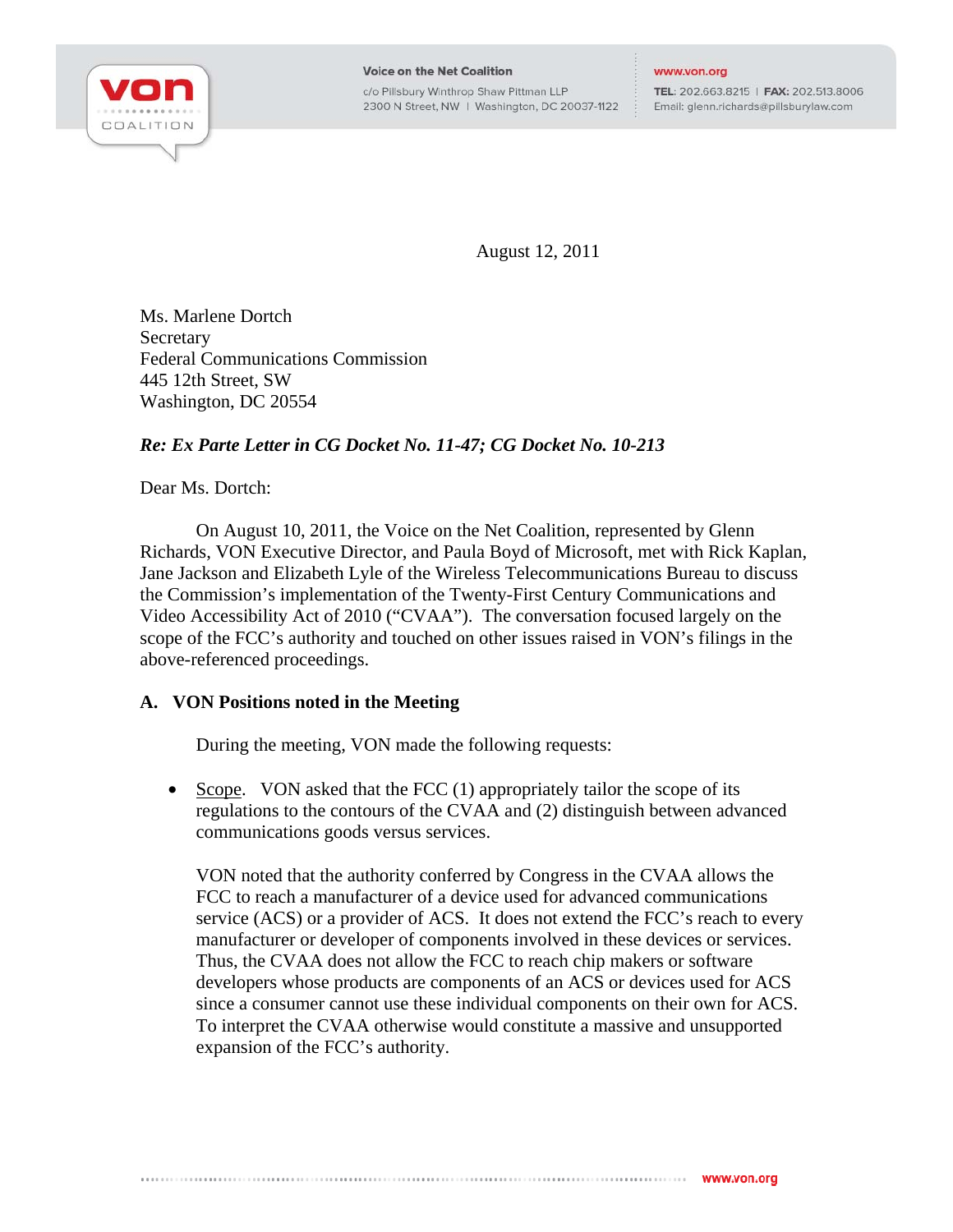

> During the meeting VON also asked the FCC to recognize the difference between a good and a service in defining what constitutes an ACS. Unlike a service provider, a provider of goods does not have an ongoing relationship with the consumer. In implementing its communications authority, the FCC has distinguished services from non-services such as in the case of distinguishing telecommunications from telecommunications service. In Section B, we provide additional information on this distinction and touch on other issues.

- Compliance Timeframe. The FCC should adopt a compliance timeframe of two or more years. Given the variety of products impacted it will be important for the FCC to provide industry with sufficient time to come into compliance with its rules. Industry will need at least two years after the FCC adopts its rules to incorporate accessibility solutions in their products and services.
- Electronic Messaging. The CVAA defines electronic messaging service as a service that enables "individuals" to exchange messages in text form in "real-time or near real-time." The Commission's rules should clarify that this definition does not include blogs, online publishing, messages posted on websites and similar messaging since these communications are not real-time or near real-time or between actual human beings. VON reiterated that the rules should make clear that machine-to-machine or machine-to-person communications are not covered, because they are not "between individuals."
- Waiver Process. VON highlighted the importance of providing waivers that are not time limited. This will provide certainty for industry in indentifying what products will be subject to the FCC's rules. A waiver will not preclude a consumer from bringing a complaint or the FCC from finding that a product is subject to the FCC's rules since in doing so, the FCC would have to find that the advanced communications service is a primary purpose of the device or product. In addition, as it builds products industry often will work in conjunction with the FCC to anticipate whether it will need to comply with the FCC's rules. This presents another mechanism for ensuring that accessibility solutions will be made available.
- Section 718 and not Section 716 defines the FCC's authority with respect to browsers. VON stated that Section 718 defines the FCC's authority with respect to browsers that work with smart phones and Section 718 does not confer authority upon the FCC to regulate developers of browsers in smart phones. This is a classic case of Congress adopting a specific provision (on browsers in Section 718) that trumped the general requirement (found in Section 716) and that the Commission should rely solely on Section 718. *See generally Morales v. Trans*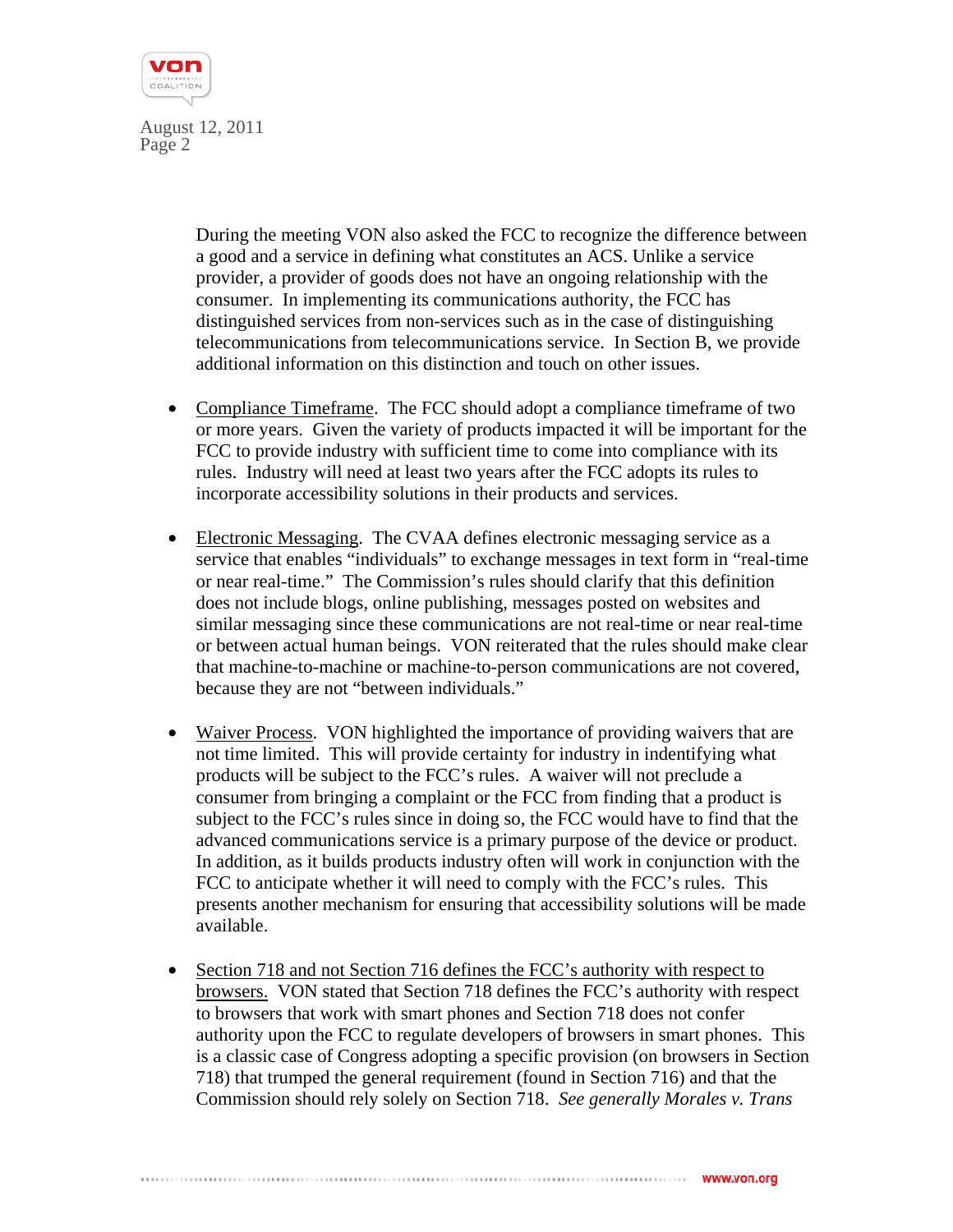

> *World Airlines, Inc.,* 504 U.S. 374 (1992) ("It is a commonplace of statutory construction that the specific governs the general.").

## **B. Additional VON Arguments for the Record**

In addition to the points made during the meetings, VON offers additional information on scope, interoperable video conferencing services and beta products:

• **Section 718 limits the FCC's authority to manufacturers of devices used for ACS and service providers of ACS**. This means that the FCC is without authority to regulate devices that do not provide an ACS or a software provider that is not providing an ACS. It also remains important that the FCC gives meaning to the concept of "service" and not attempt to reach the many providers of products and developers of software that may facilitate advanced communications, but who do not actually provide a service. This framework remains consistent with Congress' previous grants of authority to the FCC which have focused on specific communications service, service providers, and device manufacturers.

Section 716(a) focuses on manufacturers of devices used for ACS including devices that involve "end user equipment, network equipment, and software." Sec 716(a) is not an independent grant of authority to the FCC to reach all makers of components involved in the ACS devices or services. The subsection is entitled "Manufacturing" and any reference to software must be read as software that is included in a device that is used for ACS. Congress makes this clear by stating that the "equipment *and* software that such *manufacturers* offer for sale or otherwise distributes in interstate commerce shall be accessible." This provision is meant to make clear that the FCC's authority reaches manufacturers of devices that include software and not each component maker. If Congress intended that section 716(a) capture developers of software it would have more clearly delineated the responsibilities of software developers from that of manufacturers of equipment as it did by delineating the responsibilities of manufacturers and service providers.

Section 716(b) confers on the FCC authority to ensure that services providers of ACS ensure that their services are accessible. This limits the FCC's authority only to those parties that provide a non-interconnected VoIP service, an electronic messaging service, or an interoperable video service as defined in Section 101 of the CVAA. Here, too, this provision does not give the FCC authority to regulate a software developer who is not an actual provider of ACS.

• **The FCC must give meaning to the term "service" as it defines the scope of its authority under CVAA and Section 716.** Section 716 applies to a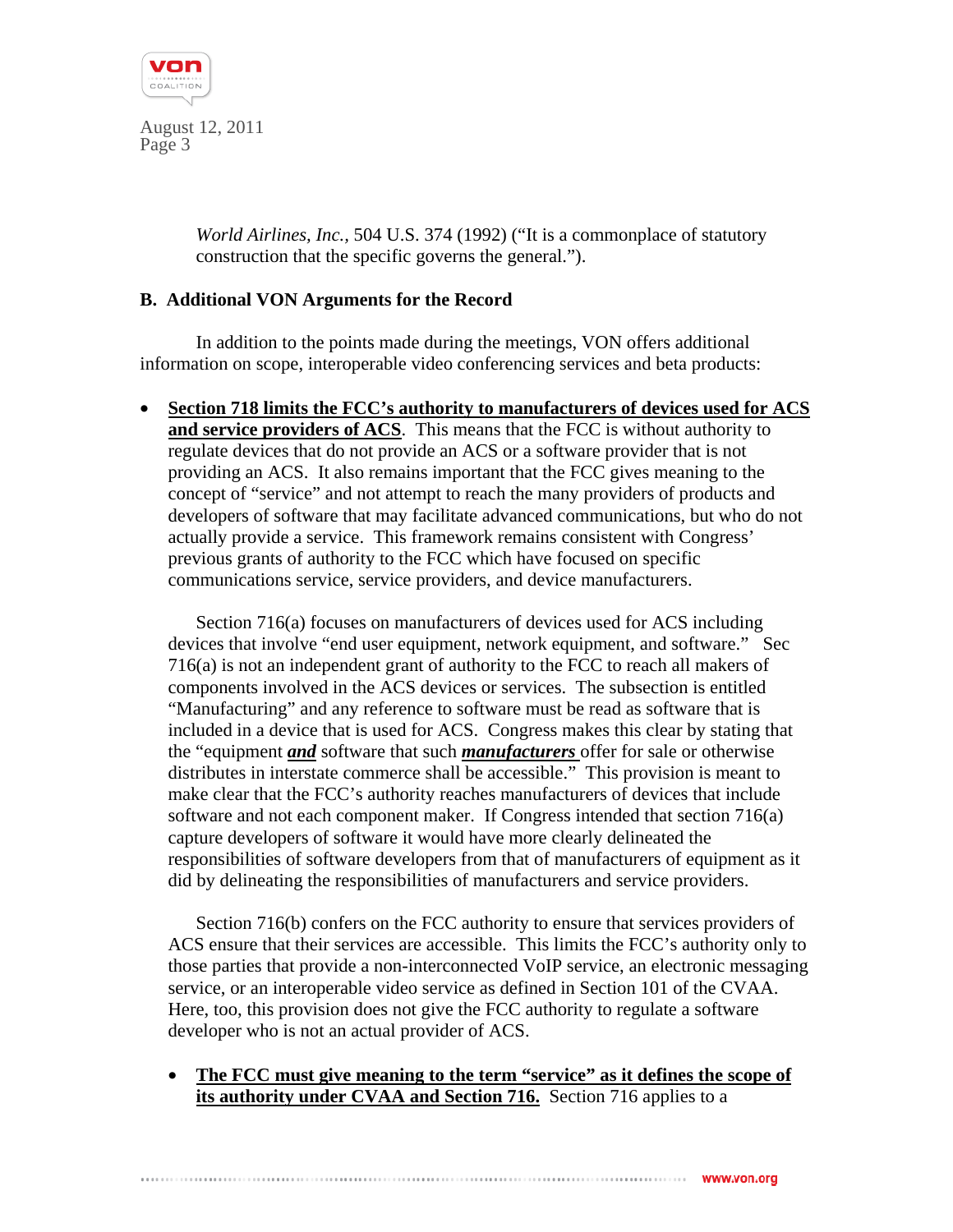

> "manufacturer of equipment used to access advanced communications services" and a "provider of advanced communications service." As a result, the Commission must define the reach of "advanced communications services" and then consider whether the equipment is used to access these services or the provider offers these services. The term "advanced communications services" is defined in Section 101 of the CVAA as, among other things, electronic messaging service and non-interconnected VoIP service. Those terms in turn are defined in Section 101 of the CVAA as "a *service* that provides real-time or near real-time non-voice messages" and "a *service* that . . . enables real-time voice communications . . . ." Thus, a necessary feature of the statutory definition of the scope of the CVAA is that it must involve a "service."

> The CVAA does not define the term "service," but the term in this context is generally understood to refer to an entity making equipment or facilities available to users on an ongoing basis that enables the user to make use of some capability or functionality. The *Merriam-Webster Dictionary* thus defines "service," *inter alia,* as "a facility supplying some public demand <telephone *service*>." (Emphasis in original.) *See also* The Free Dictionary ("A facility providing the public with the use of something, such as water or transportation."). The key elements of service in this context therefore include the following: an entity (i) uses facilities to (ii) make available to users on an ongoing basis the ability to engage in some activity.

Companies that sell consumers a suite of software tools found in a box at many consumer electronic retailers are not engaged in manufacturing a device used for ACS nor are they providing a "service." Instead, they are simply selling a good or product. For example, a developer of an operating system is not providing a device used for ACS or providing an ACS service. An operating system cannot be used to provide advanced communications services without substantial addition of devices and applications. Consequently, the FCC has no authority under the CVAA to regulate providers of operating systems and other similarly situated software. The Uniform Commercial Code, which provides model legislation for regulating the sale of goods, defines "goods" as all things that are movable at the time of identification to a contract for sale. U.C.C. § 2-  $103$  (1)(k).<sup>1</sup> It is clear that a simple box of software bought at a retail store by a consumer is "movable at the time of sale" and therefore is a good and not a service. *See ProCD, Inc. v. Zeidenberg*, 86 F.3d 1447, 1450 (7th Cir. 1996) (affirming the district court's decision stating that the mass market software

<sup>&</sup>lt;sup>1</sup> The Uniform Computer Information Transaction Act was drafted more than a decade ago as a model act to regulate sales of software and other computer programming, but the proposal has been controversial and to date has been adopted by only two states, so the UCC remains relevant.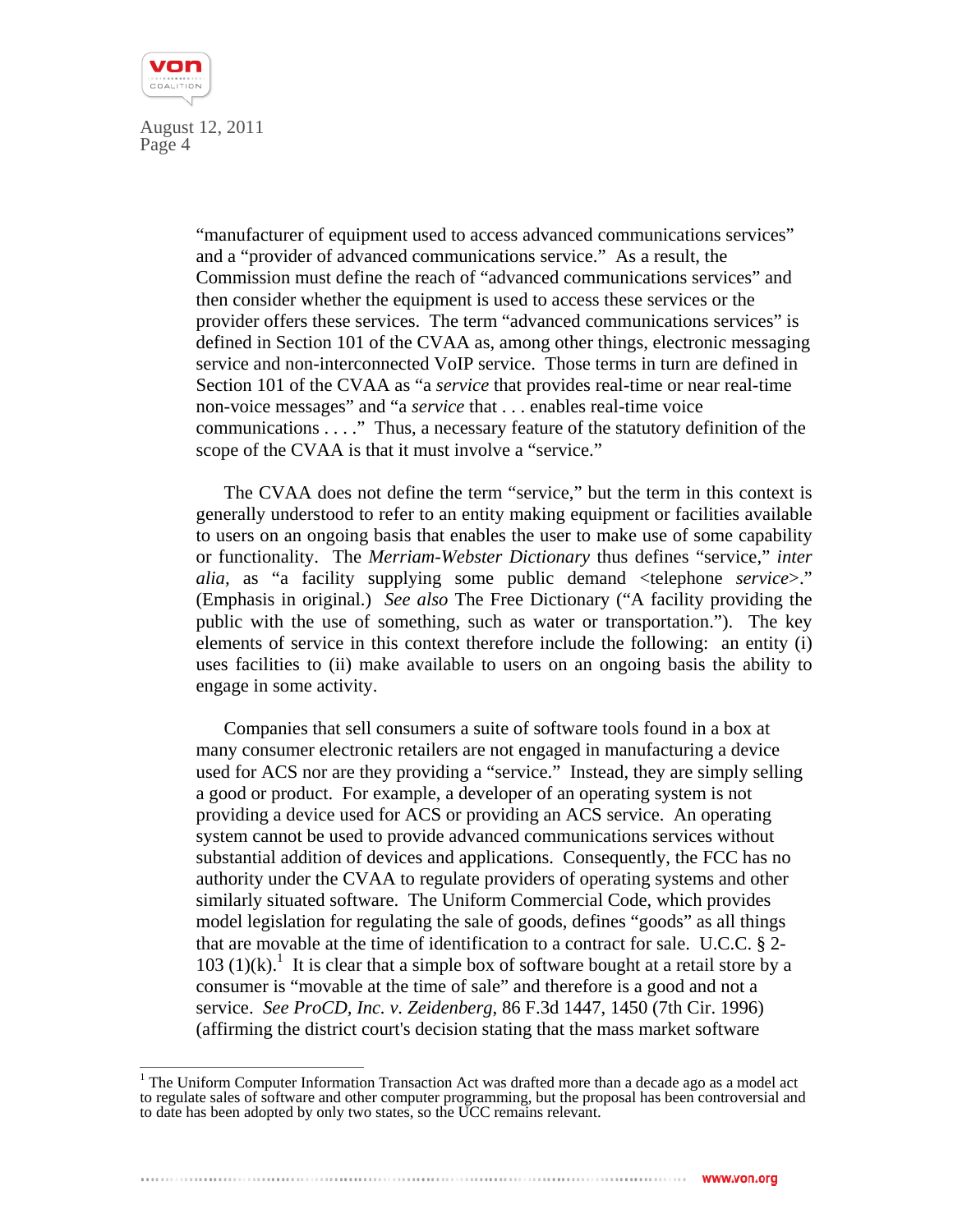

> transaction at issue was a transaction in goods because purchasers do not make periodic payments, the software company does not retain title for the purpose of a security interest, and no set expiration date for the licensed right exists); *Advent Systems Ltd. v. Unisys Corp.*, 925 F.2d 670 (3rd Cir. 1991); *ePresence, Inc. v. Evolve Software, Inc.*, 190 F. Supp.2d 159 (D. Mass. 2002); *Olcott International & Co. v. Micro Data Base Systems, Inc.*, 793 N.E.2d 1063 (Ind. App. 2003). That conclusion makes sense since the commercial exchange involved in purchasing software is the opposite of what a consumer gets from a service provider. The commercial exchange described above involves a one-time transaction, the end user has little or no more dealings with the software maker after the purchase is completed, and the software maker has no facilities that it makes available to the end user on an ongoing basis. Therefore, the Commission should make clear that the definition of advanced communications services and its constituent parts under the CVAA apply only to service providers and not to entities that sell products such as software to consumers.

> The next inquiry in determining the scope of Section 716 is whether the equipment is "used to access advanced communications services." The Commission needs to carefully construe this language or else it could sweep in any device or widget that touches the Internet. For example, some high-end automobiles sold today in theory could be "used for" advanced communications services since they have built-in capability to access the Internet, but we do not think it was the intent of Congress to bring auto manufacturers and cars into the scope of Section 716. An expansive interpretation of that phrase would result in two bad outcomes: the Commission would be regulating potentially thousands of entities that Congress never intended the Commission to regulate, or else it would face a swarm of waiver requests and until they were resolved all those companies would have the overhang of regulatory uncertainty and compliance costs. To avoid that outcome, we urge the Commission to interpret the provision to read that providers of equipment or software that is used for ACS, but cannot *on their own and without need for additional devices or software provide ACS* are not covered by the CVAA. Without that formulation, the Commission's scope of authority would be unbounded and would significantly extend beyond the framework of the Act. The reality of the Internet ecosystem is that equipment and software component providers will feel the regulatory pressure to make the devices accessible and they will be called upon by the regulated equipment manufacturer or the ACS provider to problem solve, and that is how it should be. But that outcome is far different than the FCC suddenly regulating thousands of companies that do not provide equipment or software that can be directly used for advanced communications services.